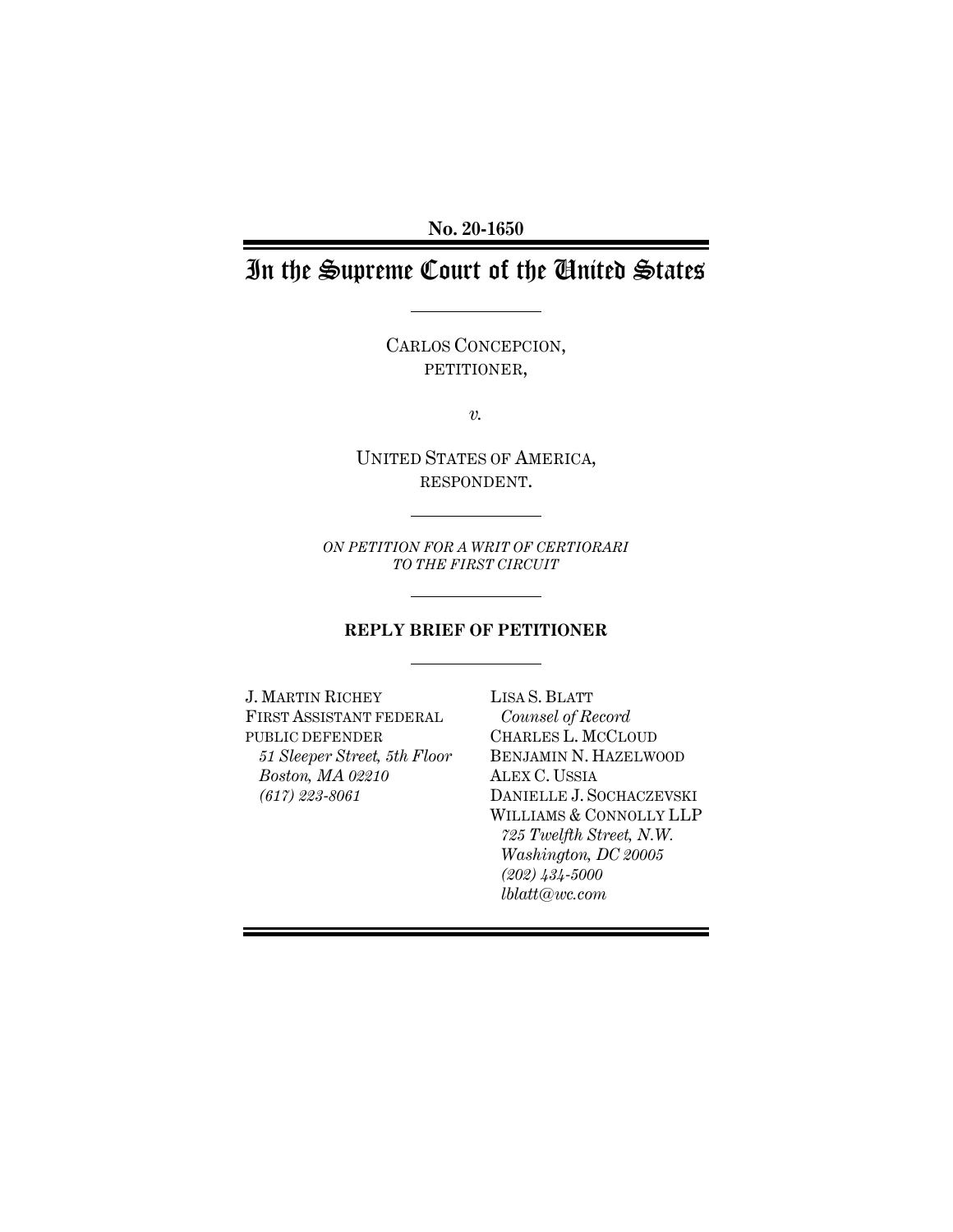# **TABLE OF CONTENTS**

| I. The Decision Below Deepened a Clear Circuit |  |
|------------------------------------------------|--|
|                                                |  |
|                                                |  |
|                                                |  |
|                                                |  |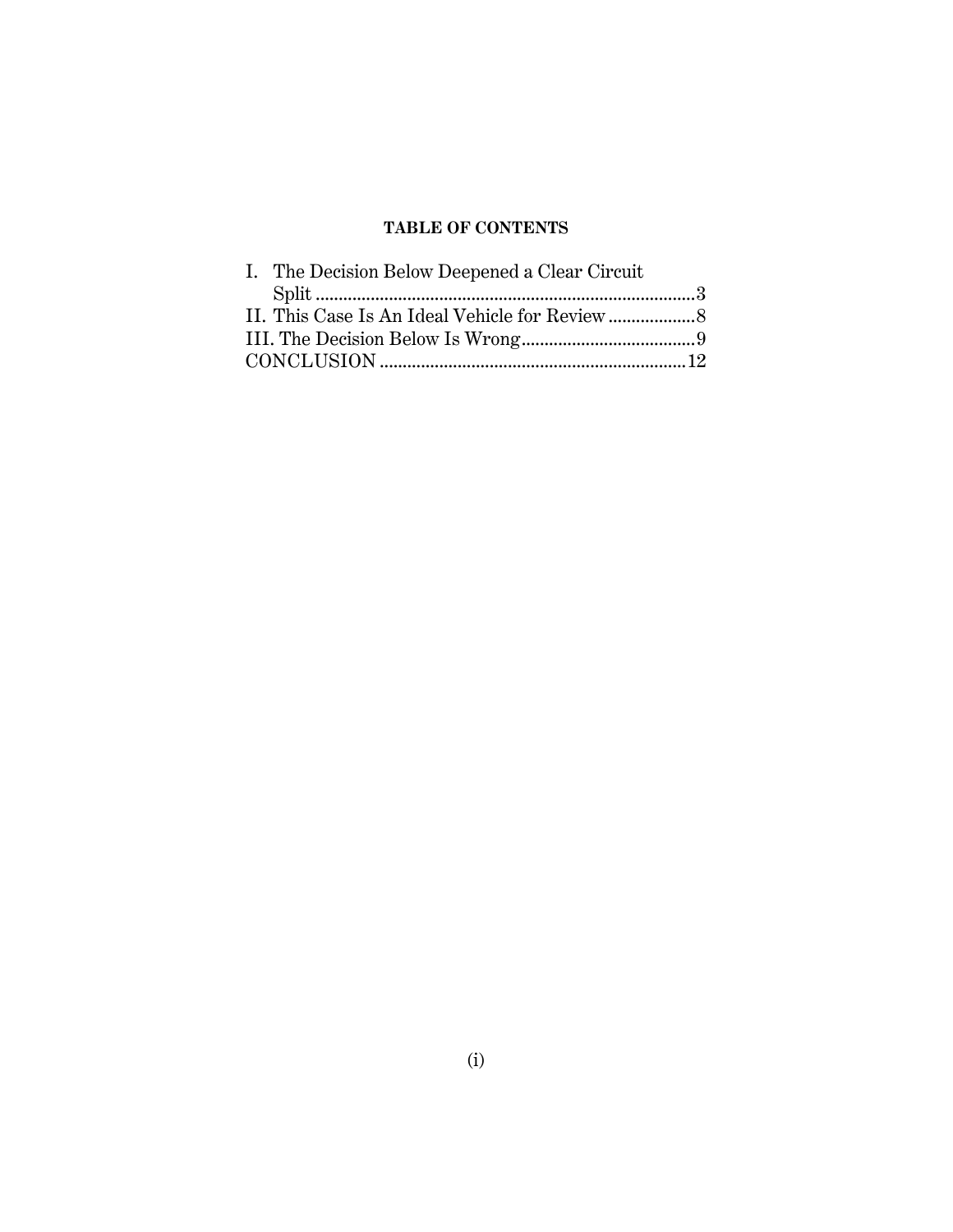# **TABLE OF AUTHORITIES**

# Cases:

| Dillon v. United States, 560 U.S. 817 (2010)  10 |
|--------------------------------------------------|
| Molina-Martinez v. United States,                |
|                                                  |
| United States v. Brown,                          |
| 974 F.3d 1137 (10th Cir. 2020)  4, 11            |
| United States v. Chambers,                       |
|                                                  |
| United States v. Collington,                     |
|                                                  |
| United States v. Concepcion,                     |
|                                                  |
| United States v. Denson,                         |
|                                                  |
| United States v. Easter,                         |
|                                                  |
| United States v. Fowowe,                         |
|                                                  |
| United States v. Kelley,                         |
|                                                  |
| United States v. Kizzee,                         |
|                                                  |
| United States v. Lancaster,                      |
|                                                  |
| United States v.                                 |
| Lawrence, 1 F.4th 40 (D.C. Cir. 2021) 4          |
| United States v. Moyhernandez,                   |
| 5 F.4th 195 (2d Cir. 2021)                       |
| United States v. Murphy, 998 F.3d 549 (3d)       |
| Cir. 2021), as amended (Aug. 4, 2021)2, 3, 5     |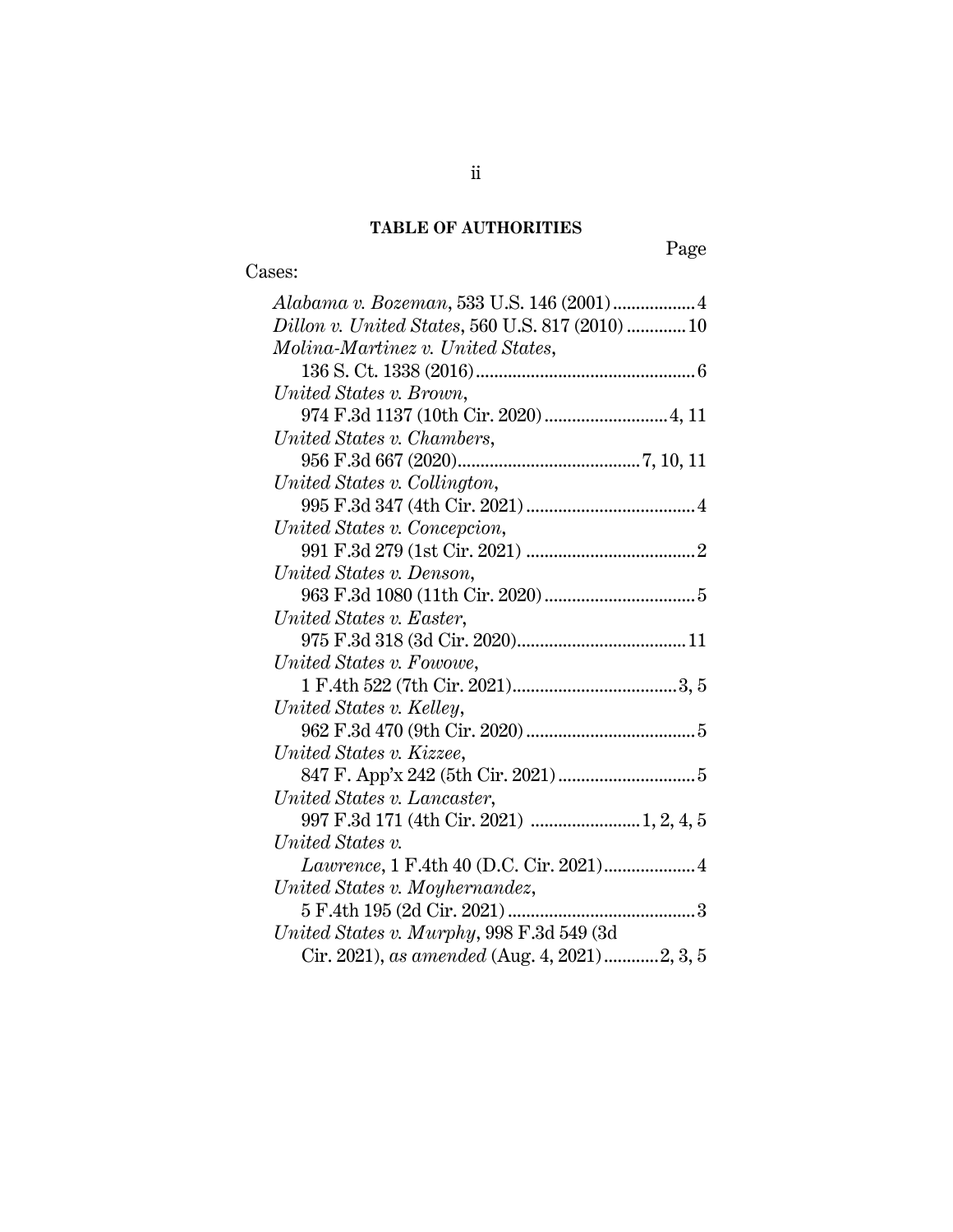| Cases-continued:                               |
|------------------------------------------------|
| United States v. Naranjo,                      |
| No. 20-50257, 2021 WL 2657108                  |
|                                                |
| United States v. Outlaw,                       |
| No. 20-13127, 2021 WL 3052550                  |
|                                                |
| United States v. Robinson,                     |
|                                                |
| United States v. Wirsing,                      |
|                                                |
| Statutes:                                      |
|                                                |
|                                                |
|                                                |
|                                                |
|                                                |
| Fair Sentencing Act of 2010,                   |
| Pub. L. No. 111-220, 124 Stat. 2372            |
|                                                |
|                                                |
| First Step Act,                                |
| Pub. L. No. 115-391, 132 Stat. 5194  9, 10, 11 |
|                                                |
|                                                |
| Miscellaneous:                                 |
| U.S. Sent'g Comm'n, First Step Act of 2018     |

| $\omega$ . Sent g Comming $r$ and Supplet of 2018 |  |
|---------------------------------------------------|--|
| Resentencing Provisions Retroactivity             |  |
|                                                   |  |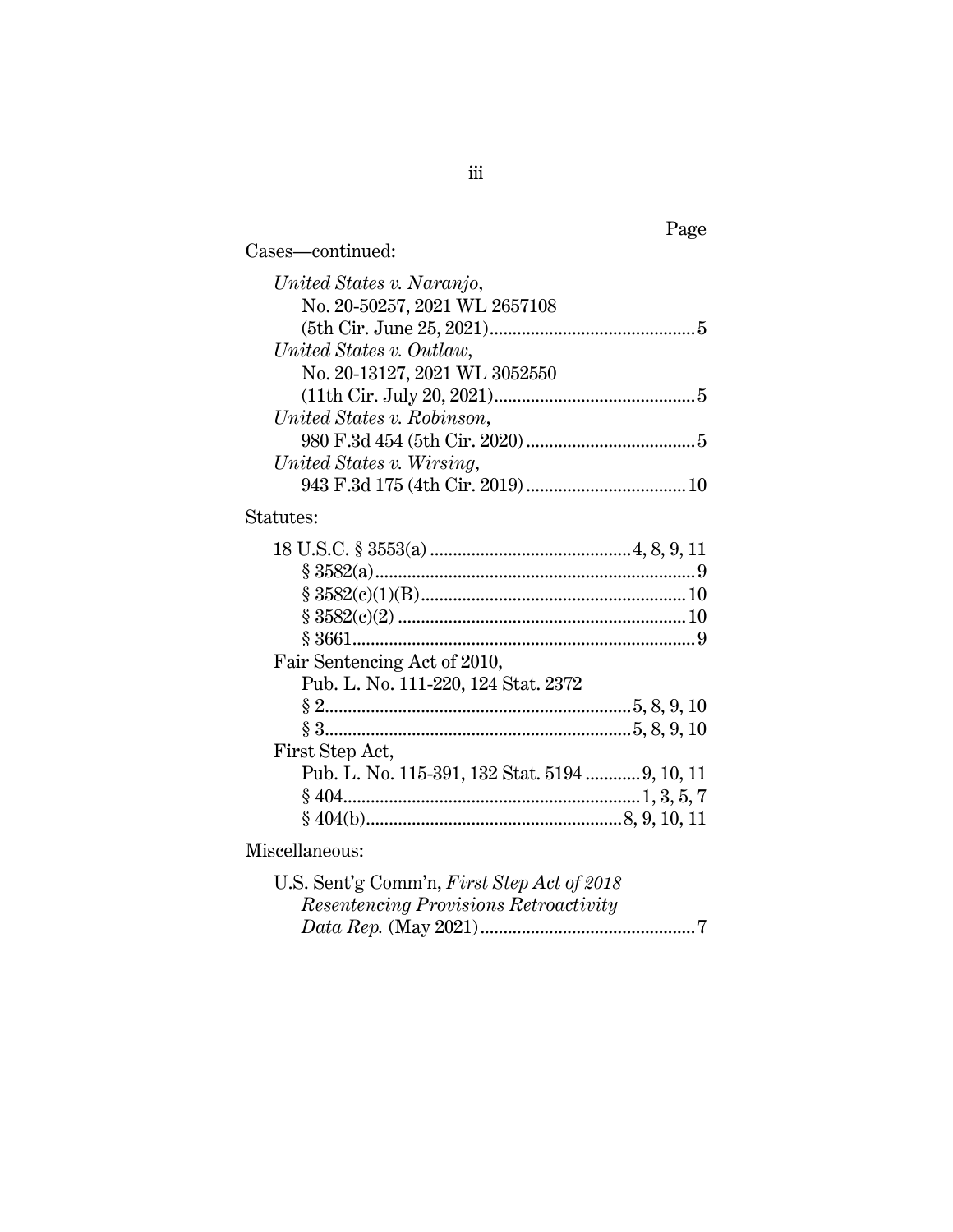# In the Supreme Court of the United States

CARLOS CONCEPCION, PETITIONER,

*v.*

UNITED STATES OF AMERICA, RESPONDENT.

*ON PETITION FOR A WRIT OF CERTIORARI TO THE FIRST CIRCUIT* 

#### <span id="page-4-0"></span>**REPLY BRIEF OF PETITIONER**

The scope of district courts' authority under section 404 of the First Step Act is a paradigmatic issue for this Court's review. The question presented involves a core criminal justice function—sentencing—and has intractably divided the courts of appeal into at least three camps. Only this Court can resolve the lower courts' "fractured views" on this "serious" issue. *United States v. Lancaster*, 997 F.3d 171, 177 (4th Cir. 2021) (Wilkinson, J., concurring).

The government concedes (at 11, 22, 25) that the "circuits' approaches . . . are not uniform," but dismisses (at 22-25) the "practical effect" of the disagreement. The government seemingly sees no difference between *requiring* a district court to consider certain law and facts and *permitting* or *forbidding* such consideration. That position is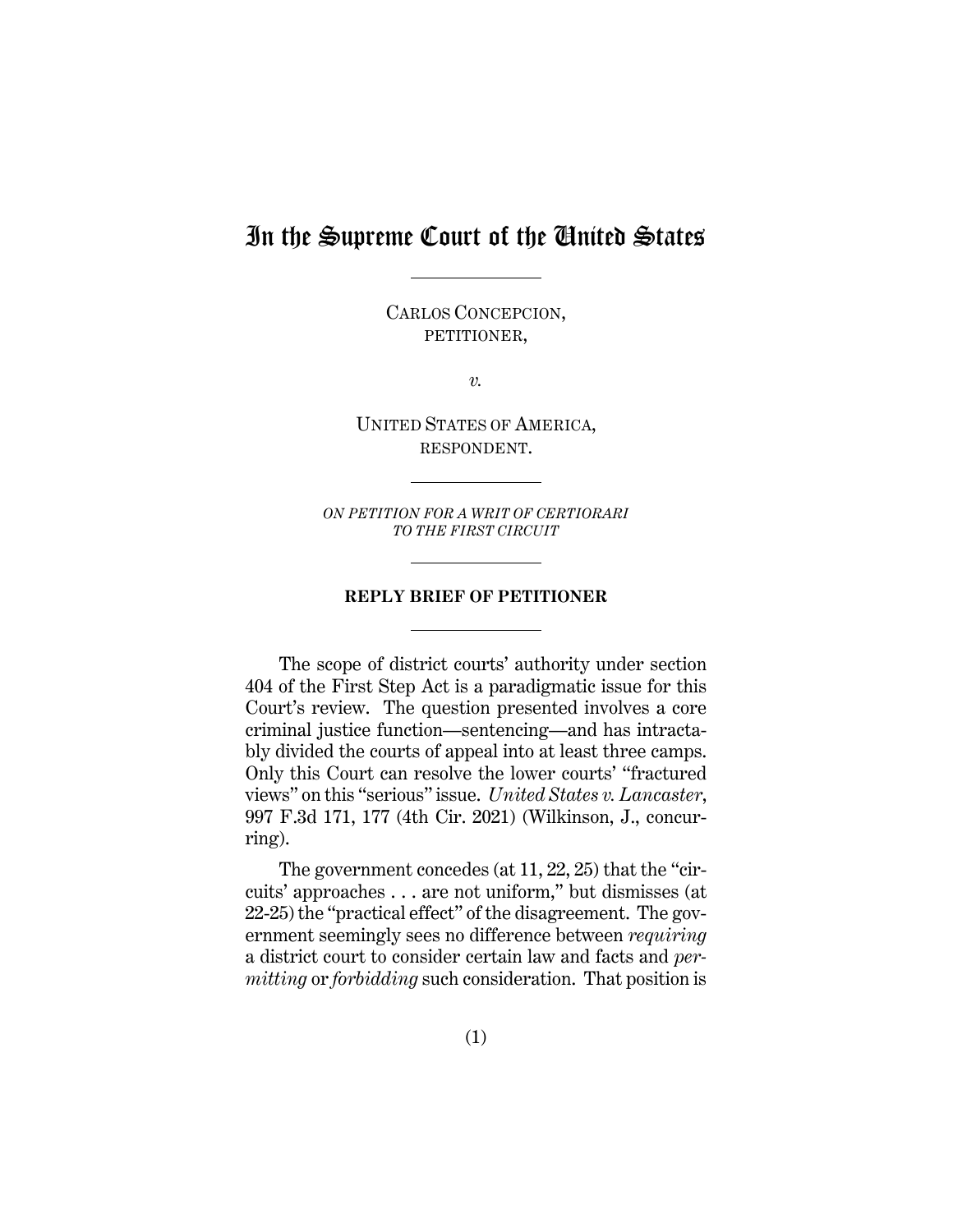<span id="page-5-2"></span>untenable. Multiple judges in multiple circuits have produced dissenting or concurring opinions precisely because even minor variations in approaches to sentencing under the First Step Act can be the difference between years of freedom or years of confinement. *See, e.g.*, *United States v. Murphy*, 998 F.3d 549, 562 (3d Cir. 2021), *as amended* (Aug. 4, 2021) (Bibas, J., dissenting) ("[The majority's approach] puts us on the wrong side of a three-way circuit split."); *Lancaster*, 997 F.3d at 177 (Wilkinson, J., concurring) ("[T]o say that [the Fourth Circuit's] holdings exacerbate a circuit split greatly understates the matter"); *United States v. Concepcion*, 991 F.3d 279, 313 (1st Cir. 2021) (Barron, J., dissenting) ("[I]n cases involving intervening factual developments, I would think the legal difference might be especially significant.").

<span id="page-5-1"></span><span id="page-5-0"></span>Here, the variations between the correct approach and the approach applied below are anything but minor: if petitioner had been in the Third, Fourth, Tenth, or D.C. Circuits, he would have been entitled to have his Guidelines range *updated* to reflect that he should no longer be considered a career offender. How that difference could be of no moment to the government is hard to comprehend; but the difference to criminal defendants and the administration of justice should be clear enough.

The government's invented vehicle problems underscore the weakness of the case against certiorari. The government incorrectly claims that the First Circuit below did not consider whether petitioner was entitled to consideration of updated law *and* updated facts. In fact, it considered and rejected both arguments. And the government's attempt to argue that petitioner would not receive a lower sentence on remand is both premature and beside the point. The critical question at the certiorari stage is whether the outcome in petitioner's case *could* be different, and the answer is obviously yes.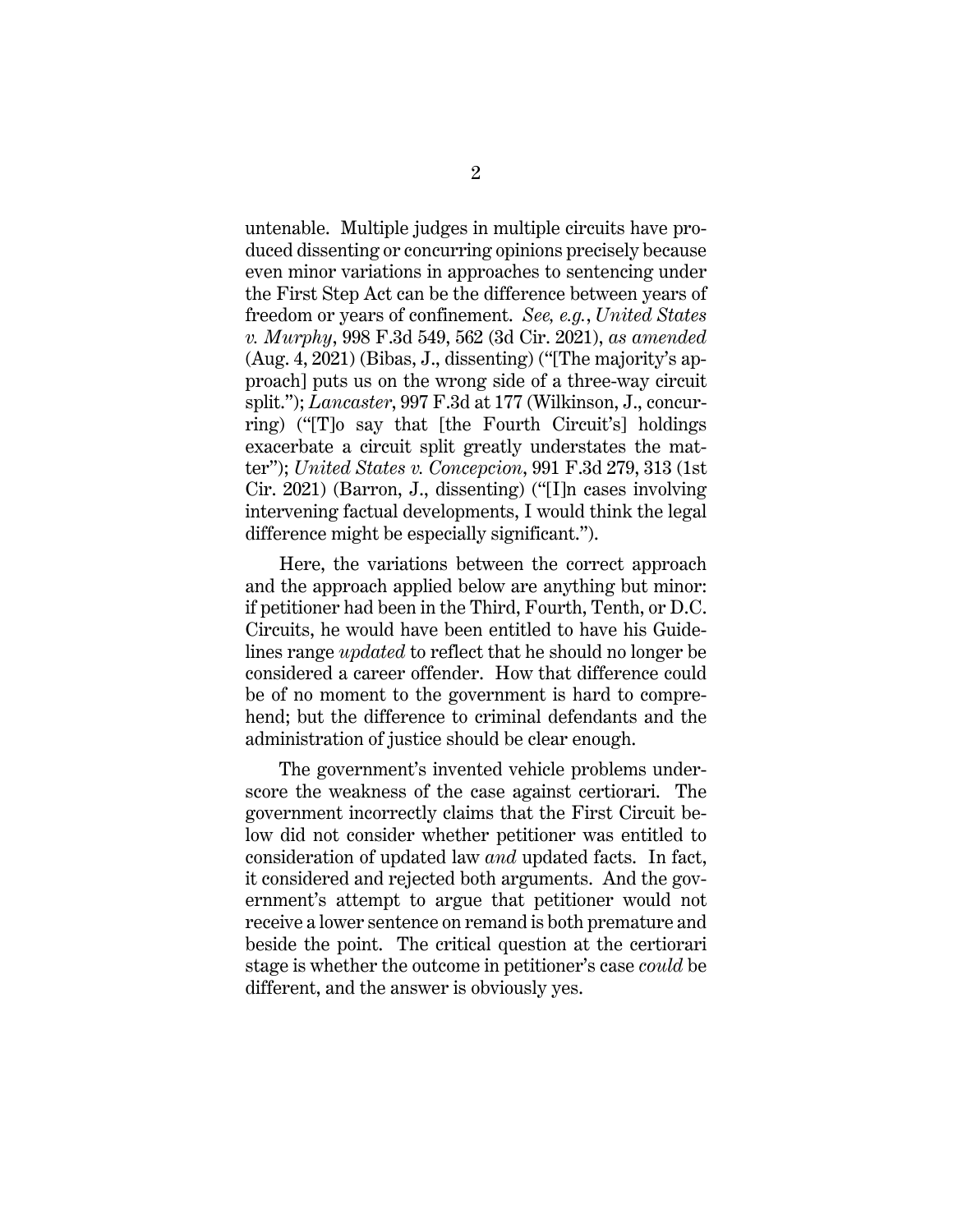The government spends most of its brief attempting to defend the decision below on the merits. But those arguments are no reason to deny review in the face of an undeniable—and undeniably important—split. The government's atextual reading of the First Step Act fails in any event.

#### <span id="page-6-0"></span>**I. The Decision Below Deepened a Clear Circuit Split**

1. The government concedes that "the circuits' approaches to intervening legal developments in section 404 proceedings are not uniform." Opp. 11. That is a massive understatement. Nearly three years after the First Step Act became law, every circuit with jurisdiction over sentencing issues has weighed in and there is judiciallyrecognized chaos and confusion about the proper considerations on a motion for sentencing under section 404. Most circuits explicitly note the variance among the courts. Judge Bibas recently commented that "[a]ll eleven other circuits have taken sides in a three-way conflict." *Murphy*, 998 F.3d at 561 (Bibas, J., dissenting). The Seventh Circuit agrees: "Our sister circuits have mixed views." *United States v. Fowowe*, 1 F.4th 522, 530 (7th Cir. 2021). So does the Second Circuit: "Our sister circuits are split." *United States v. Moyhernandez*, 5 F.4th 195 (2d Cir. 2021).

<span id="page-6-3"></span><span id="page-6-2"></span><span id="page-6-1"></span>**The First Camp**. There can be no reasonable dispute that the Fourth, Third, and D.C. Circuits have held that consideration of updated law and facts and recalculation of the applicable Guidelines range is *mandatory*. *See* Pet. 13-15. The government argues these circuits are internally inconsistent, alluding (at 23-24) to what it considers "permissive" language in a handful of decisions. But the government's cherry-picked examples cannot create ambiguity and intra-circuit conflicts where none exist. For example, the government notes (at 23) that the Fourth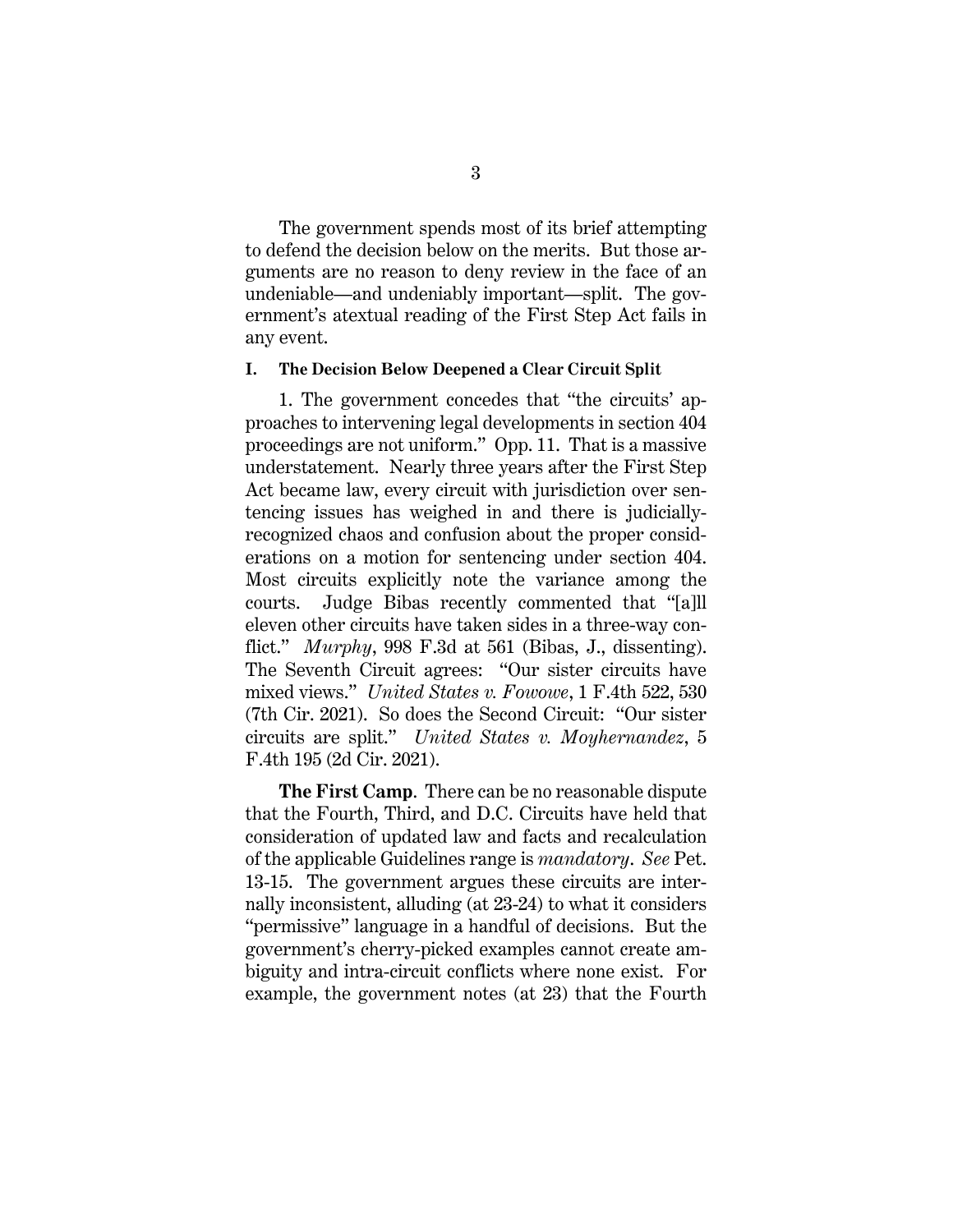<span id="page-7-5"></span><span id="page-7-3"></span>Circuit in *Lancaster* stated that a district court "can" look at post-sentencing conduct. *Lancaster*, 997 F.3d at 175. But *Lancaster* vacated the district court's opinion precisely because it "did not review the § 3553(a) factors to determine whether its balancing of the factors was still appropriate in light of intervening circumstances." *Id.* at 176. *Lancaster* thus is consistent with precedents "requir[ing] courts to consider a defendant's arguments." *United States v. Collington*, 995 F.3d 347, 360 (4th Cir. 2021).

<span id="page-7-2"></span><span id="page-7-1"></span>The government's efforts (at 23-24) to muddy the waters in the Tenth and D.C. Circuits similarly fall flat. Notwithstanding any language the government characterizes as "permissive," *United States v. Brown*, 974 F.3d 1137, 1139-40 (10th Cir. 2020), remanded with instructions that the district court "*shall* consider [defendant's] challenge to his career offender status." *Id*. at 1146 (emphasis added). "Shall" means must, not may. *See Alabama v. Bozeman*, 533 U.S. 146, 153 (2001). The D.C. Circuit's bottom line is equally clear: district courts "*must* consider 'all relevant factors." *United States v. Lawrence*, 1 F.4th 40, 43-44 (D.C. Cir. 2021).

<span id="page-7-4"></span><span id="page-7-0"></span>**The Second Camp**. The government admits (at 19- 20) that the First, Second, Sixth, Seventh, and Eighth Circuits hold that district courts need not consider intervening legal developments or updated Guidelines and facts when resentencing under the First Step Act.

**The Third Camp**. For their part, the Fifth, Ninth, and Eleventh Circuits *forbid* district courts from considering intervening caselaw or updated Guidelines. *See* Pet. at 16-18. The government downplays these courts' divergence from the rest, contending that they actually permit discretionary consideration of those legal updates. But other courts have recognized that "the Fifth, Ninth, and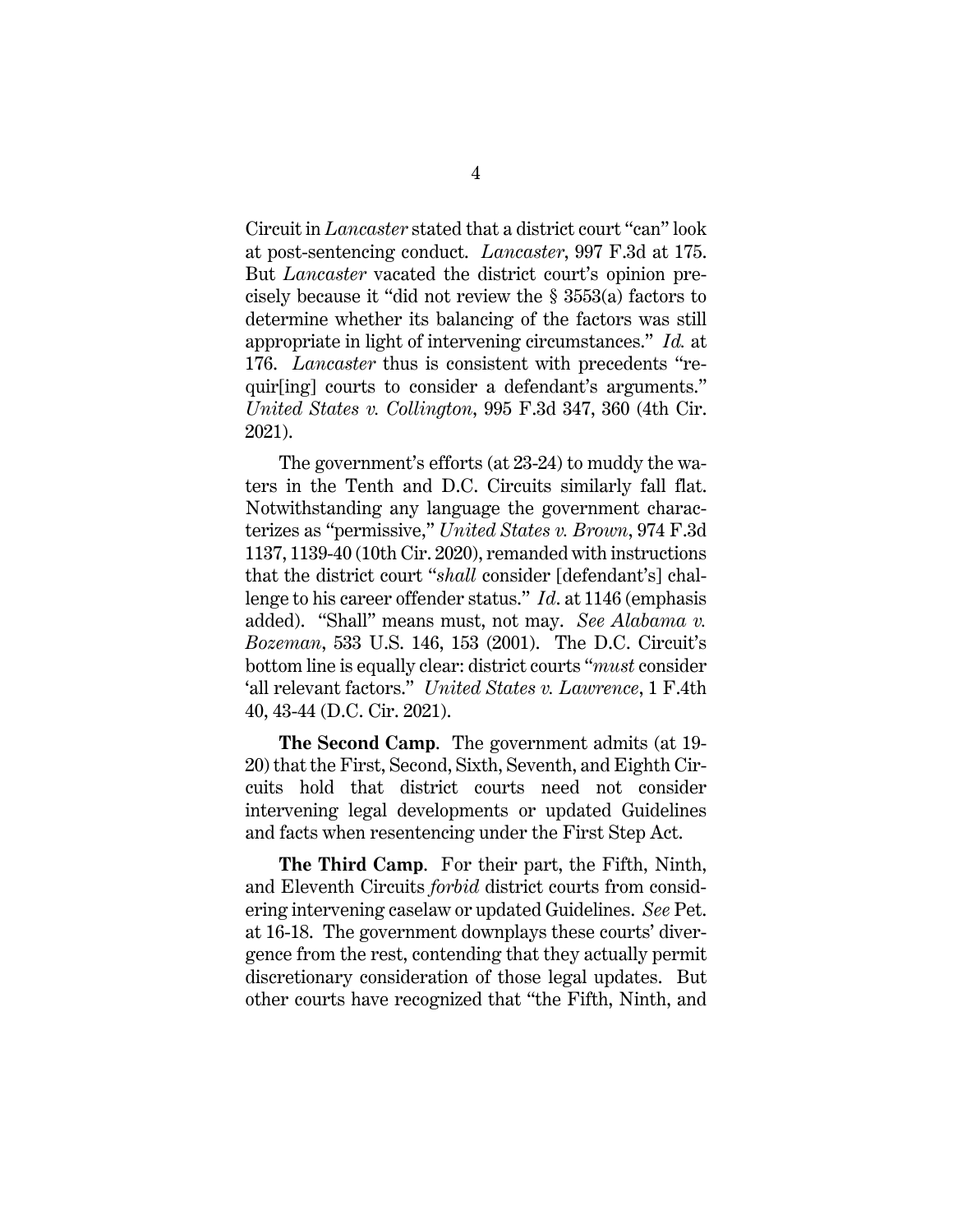<span id="page-8-5"></span><span id="page-8-4"></span><span id="page-8-1"></span>Eleventh Circuits have imposed limits on a district court's [First Step Act] discretion." *Fowowe*, 1 F.4th at 531; *see also Murphy*, 998 F.3d at 561 (Bibas, J., dissenting); *Lancaster*, 997 F.3d at 178 (Wilkinson, J., concurring).

<span id="page-8-7"></span><span id="page-8-2"></span><span id="page-8-0"></span>Those observations are backed by holdings from these circuits. The Eleventh Circuit just confirmed that under its precedents "*the court is not free to recalculate [defendant's] Guidelines range based on other changes in the law since his original sentencing*." *United States v. Outlaw*, No. 20-13127, 2021 WL 3052550, at \*2 (11th Cir. July 20, 2021) (emphasis added) (citing *United States v. Denson*, 963 F.3d 1080, 1089 (11th Cir. 2020)). In *United States v. Kelley*, 962 F.3d 470, 476 (9th Cir. 2020), *cert. denied*, No. 20-7474, 2021 WL 2637994 (U.S. June 28, 2021), the Ninth Circuit squarely held that a district court had "no authority" to consider any "changes in law other than sections 2 and 3 of the Fair Sentencing Act." Tellingly, the government cites no district (or any other) court construing these precedents differently.

<span id="page-8-9"></span><span id="page-8-8"></span><span id="page-8-3"></span>As to the Fifth Circuit, the government's argument relies on dicta in *United States v. Robinson*, 980 F.3d 454, 465 (5th Cir. 2020). But *Robinson* affirmed a district court opinion that refused to consider a change in career-offender status. Regardless, later Fifth Circuit opinions remove any doubt that district courts cannot consider updated law. *See, e.g.*, *United States v. Kizzee*, 847 F. App'x 242, 243 (5th Cir. 2021) (district court "could not consider" post-sentencing caselaw); *United States v. Naranjo*, No. 20-50257, 2021 WL 2657108, at \*2 (5th Cir. June 25, 2021) (Fifth Circuit precedent "foreclosed" claim that court should have reconsidered his career-offender designation).

<span id="page-8-6"></span>2. The government argues (at 25) that "different approaches" to a section 404 proceeding "may not have a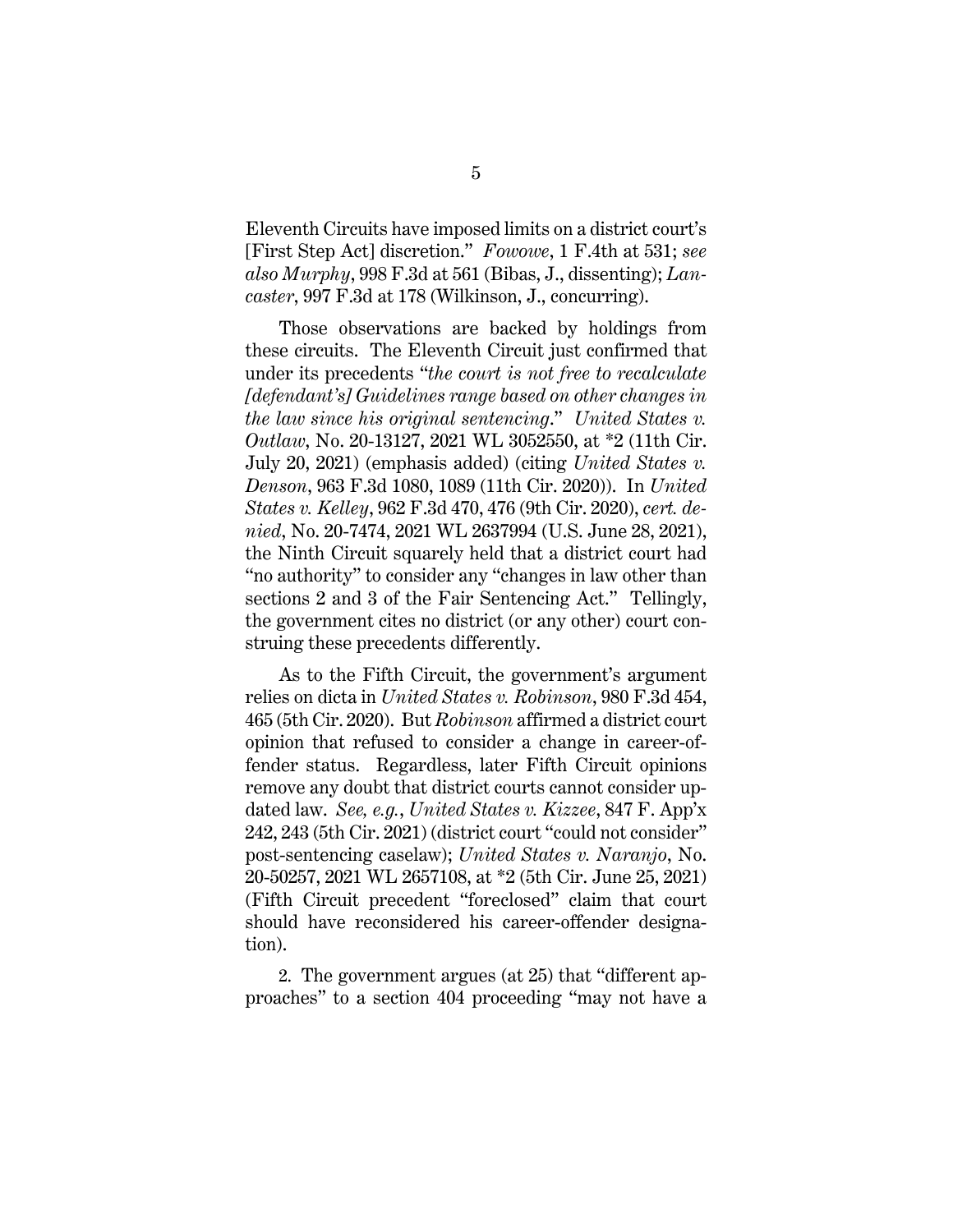substantial practical effect" because sentence reductions are ultimately discretionary. All that matters at this stage, however, is that the lower courts' varying approaches *could* determine the outcome of criminal sentences. This Court has recognized that applying the wrong Guidelines range "in most instances will suffice to show an effect on the defendant's substantial rights." *Molina-Martinez v. United States*, 136 S. Ct. 1338, 1347 (2016). And when the stakes are measured in decades of potential incarceration, there is no room for guesswork about the effect of non-uniform criminal sentencing rules.

<span id="page-9-0"></span>Indeed, when the shoe has been on the other foot, the government has forcefully argued that if there is "a state of confusion about the manner in which federal sentences are to be determined," "resolution of those questions cannot be delayed." Petition for Certiorari, *United States v. Fanfan*, 542 U.S. 956 (2004) (No. 04-105), 2004 WL 1638205, at \*6 (cert. granted). The same principles should govern both sides of the "v."

3. Finally, the government points to this Court's denial, within the past three years, of five other First Step Act petitions.

As revealed in the briefs in opposition, $<sup>1</sup>$  $<sup>1</sup>$  $<sup>1</sup>$  those peti-</sup> tions presented reasons for denial that are absent here. When the petition in *Hegwood v. United States*, No. 19- 5743, was filed, the circuit split was not yet established. Since then courts' efforts to call out the split have become deafening. *Supra* 2-3.

Other petitions presented narrower questions presented that did not implicate the full extent of the split. In

<span id="page-9-1"></span><sup>&</sup>lt;sup>1</sup> The government waived its right to file a response in  $Hegwood$   $v$ . *United States*, No. 19-5743.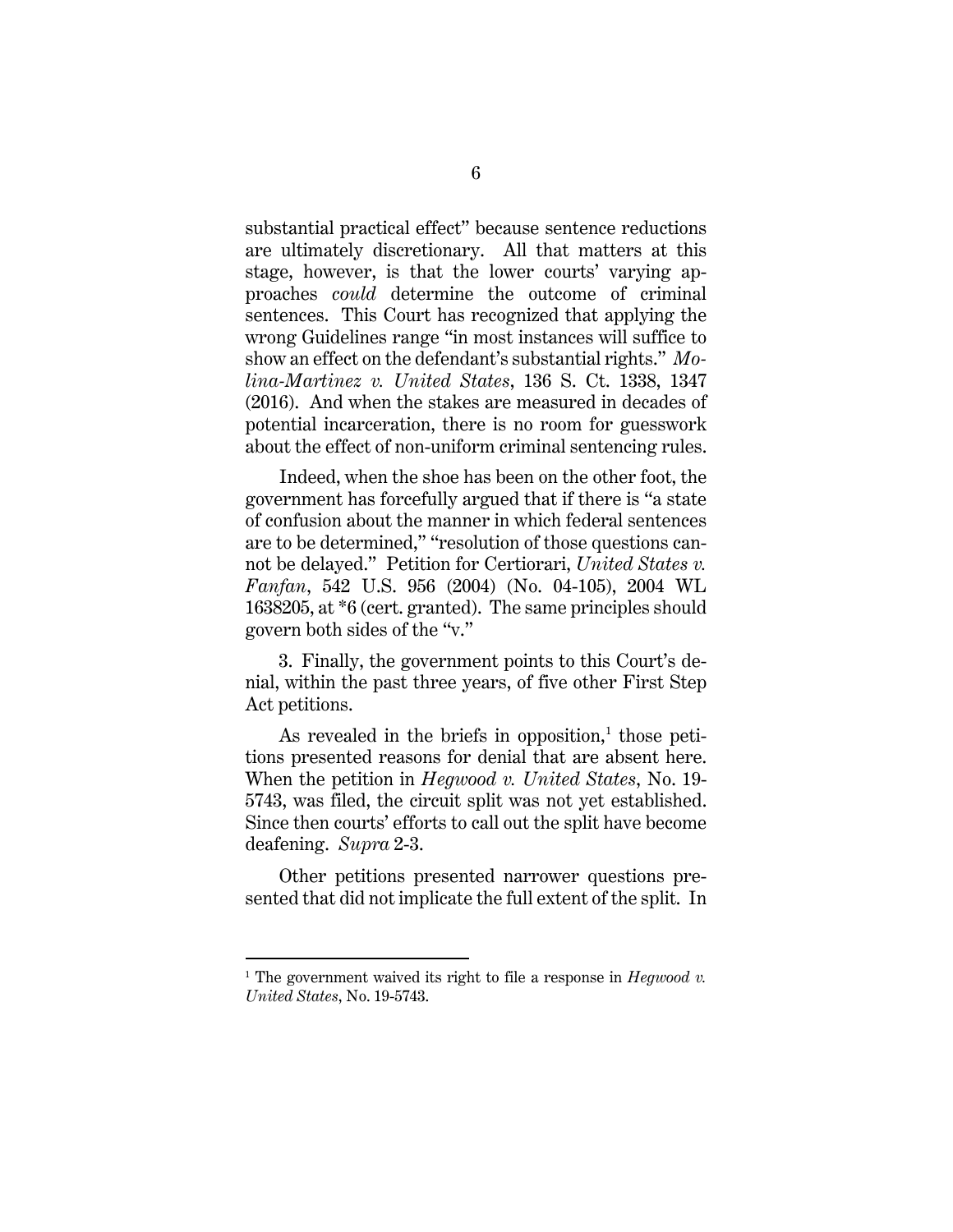*Bates v. United States*, No. 20-535, the government conceded that "some tension exist[ed] in the circuits regarding the precise manner in which a Section 404 sentence reduction may be informed by legal developments since the original sentencing," but the question presented was limited to whether an intervening, retroactive Guidelines amendment must be considered.

<span id="page-10-0"></span>In both *Harris v. United States*, No. 20-6832, and *Deruise v. United States*, No. 20-6953, the question presented was also limited to consideration of factors impacting the Guidelines calculation. In addition, the *Deruise* petition failed to cite the Fourth Circuit's decision in *United States v. Chambers*, 956 F.3d 667 (2020), and the petitioner in *Harris* had threatened to kill his attorney and had nine disciplinary actions in prison since his original sentencing. And in *Kelley v. United States*, No. 20-7474, the question presented was not only narrow, but the petitioner had already been released from prison.

<span id="page-10-1"></span>Here, the question presented is broad, squarely raised, and could determine the length of incarceration for petitioner and thousands of others. Real-world evidence shows that the difference between a mandatory and a permissive consideration makes an enormous difference in sentencing outcomes. For example, courts in the Fourth Circuit (where consideration of intervening legal and factual developments is required) have granted approximately *seven times* more motions for sentence reductions under the First Step Act than courts in the Ninth Circuit (where consideration of intervening case law is prohibited and consideration of updated facts is not required). *See* U.S. Sent'g Comm'n, *First Step Act of 2018 Resentencing Provisions Retroactivity Data Rep.* at Tbl. 3 (May 2021). These inequities cannot continue. Immediate resolution of the question presented is warranted.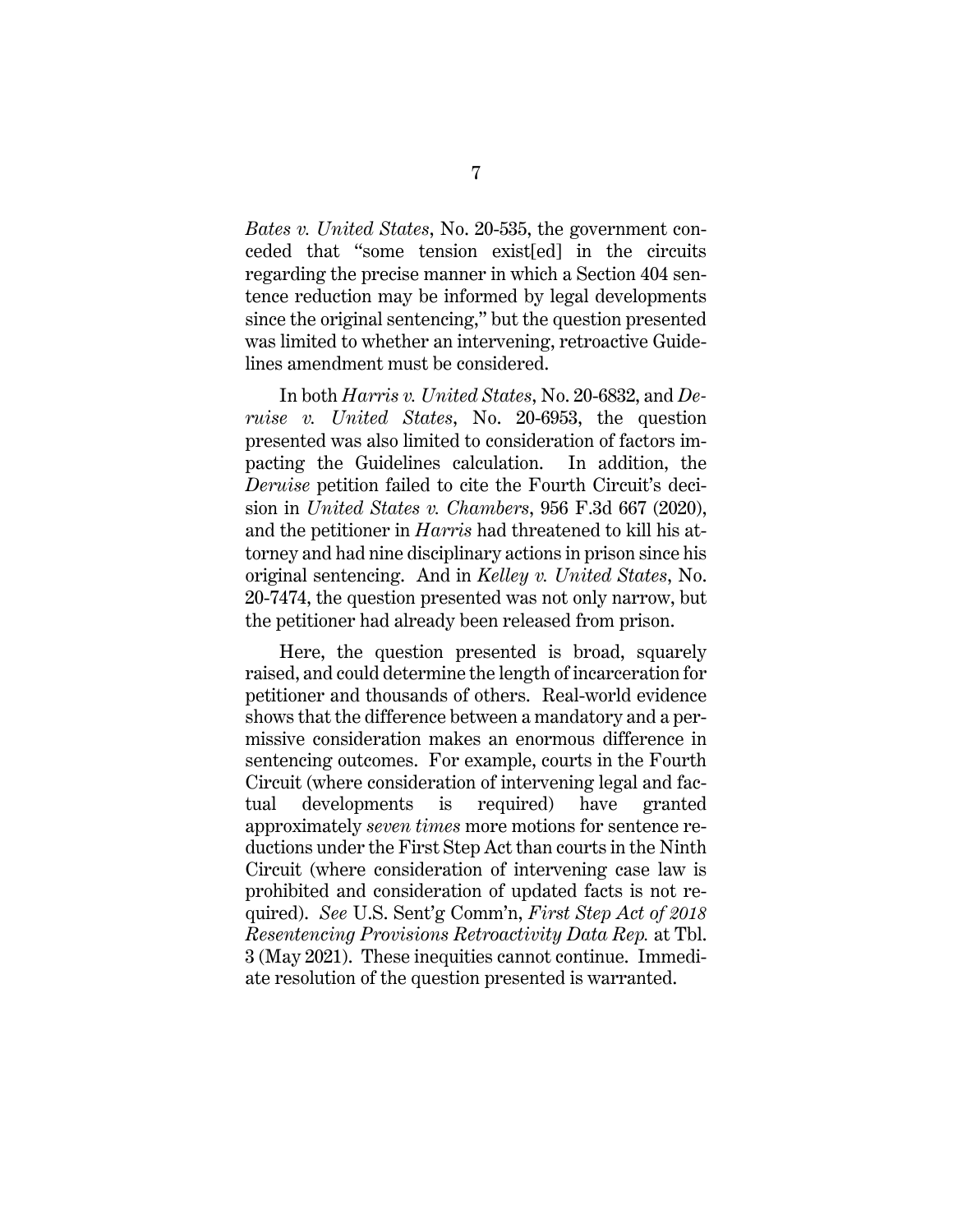#### <span id="page-11-0"></span>**II. This Case Is An Ideal Vehicle for Review**

The government calls this case "an unsuitable vehicle," Opp. 11, but fails to substantiate any barrier to this Court's review.

<span id="page-11-1"></span>The government attempts to cast doubt that the mandatory consideration of both legal and factual developments is squarely implicated here. Opp. 25. The government is wrong. On appeal, Mr. Concepcion argued that the district court erred in failing to consider (1) the Guidelines as they were in effect at the time of resentencing, and (2) the section 3553(a) factors using present-day information about his factual circumstances. Br. 10. The First Circuit addressed those issues clearly: "At the time of resentencing, a district court must place itself back at the date of the offense, altering the legal landscape *only*  by resort to sections 2 and 3 of the Fair Sentencing Act." Pet.App.17a (emphasis added). It later reiterated the point: "there is no principled way that we can find reassessment of the section 3553(a) factors mandatory." Pet.App.18a.

<span id="page-11-2"></span>The government finally hypothesizes (at 25-27) that the district court *might* not reduce petitioner's sentence if it were required (rather than permitted) to consider current facts and law. Judge Barron addressed the same argument in his dissenting opinion, explaining that he could not make the assumption petitioner's sentence would be the same "when the District Court was misinformed about what § 404(b) itself permitted it to do." Pet.App.65a. Petitioner's case thus illustrates how the different legal standards applied by the courts of appeals "might very well matter in some instances." Pet.App.66a.

In any event, the possibility of the same result on remand is no reason to deny review. The same could be said when the government seeks review in sentencing cases;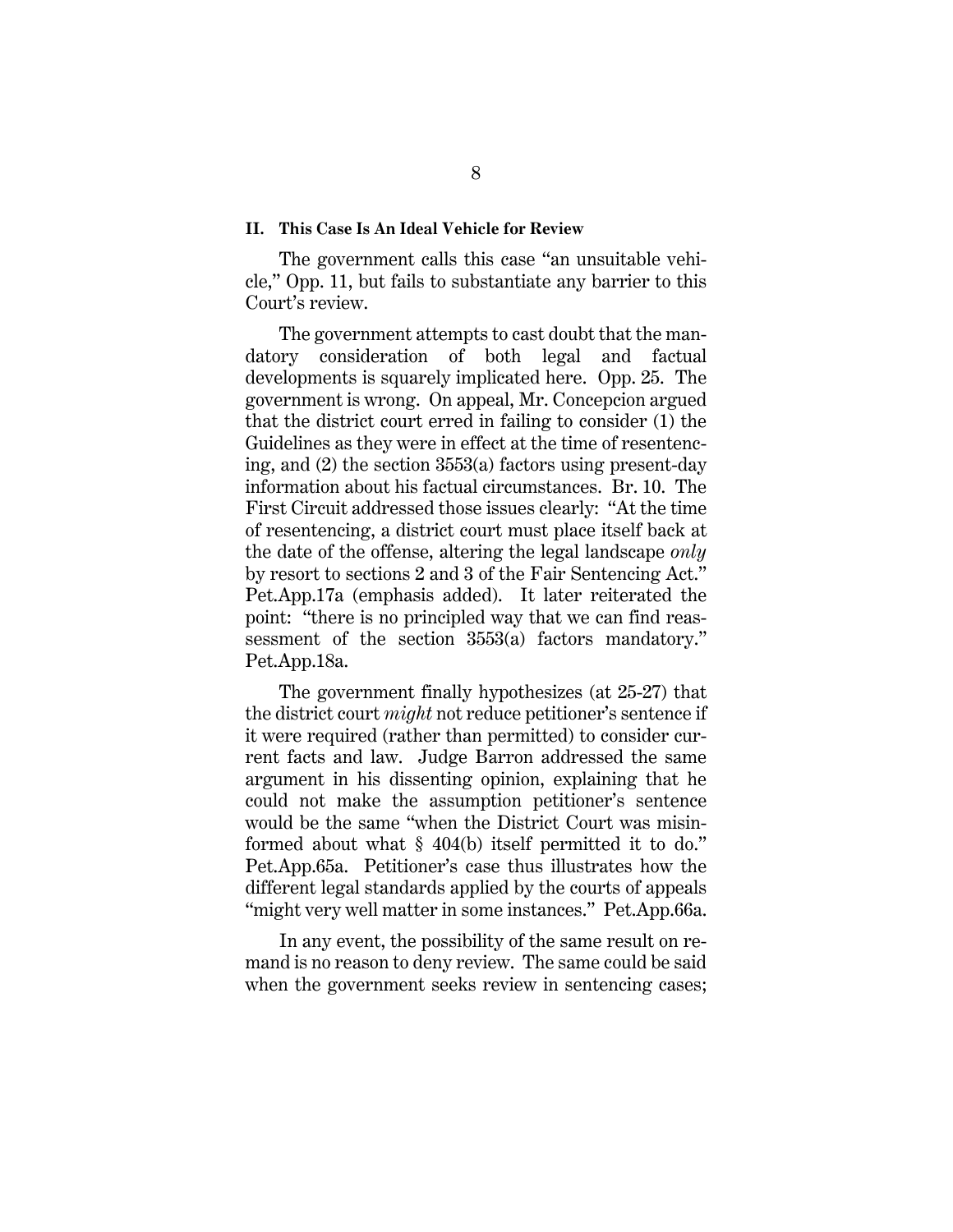sentencing courts on remand might always impose the same sentence based on a different rationale. The question here is whether petitioner should have the opportunity to present, and have the district court consider, all of the relevant evidence supporting a sentence reduction. As to that issue, the question presented is outcome determinative.

#### <span id="page-12-0"></span>**III. The Decision Below Is Wrong**

<span id="page-12-5"></span><span id="page-12-4"></span>1. The government contends that "Section 404(b) limits the scope of relief available, authorizing a *reduction only* 'as if sections 2 and 3 of the Fair Sentencing Act \* \* \* were in effect at the time the covered offense was committed.'" Opp. 15-16 (emphasis added) (quoting First Step Act § 404(b), Pub. L. No. 115-391, 132 Stat. 5194, 5222). The government thereby impermissibly amends the text of the Act by (1) excising Congress' direction that a district court "impose" a sentence, and (2) adding the word "only," which does not appear in section 404(b).

The government's substitution of the word "reduction" for the word "impose" radically alters section 404(b). The Act authorizes district courts to "*impose* a reduced sentence," First Step Act § 404(b), Pub. L. No. 115-391, 132 Stat. 5194, 5222 (emphasis added), not to grant "a reduction," Opp. 15. Congress uses the word "impose" throughout the federal sentencing statutes when it wants to empower district courts "to consider any thing relevant to what is an appropriate sentence." Pet. 24; *see* 18 U.S.C. § 3553(a); 18 U.S.C. § 3582(a); 18 U.S.C. § 3661.

<span id="page-12-3"></span><span id="page-12-2"></span><span id="page-12-1"></span>The government's addition of the word "only" to section 404(b) fundamentally alters Congress' language as well. The Act authorizes district courts to "impose a reduced sentence *as if* section 2 and 3 of the Fair Sentencing Act of 2010... were in effect at the time the covered offense was committed." First Step Act § 404(b), Pub. L.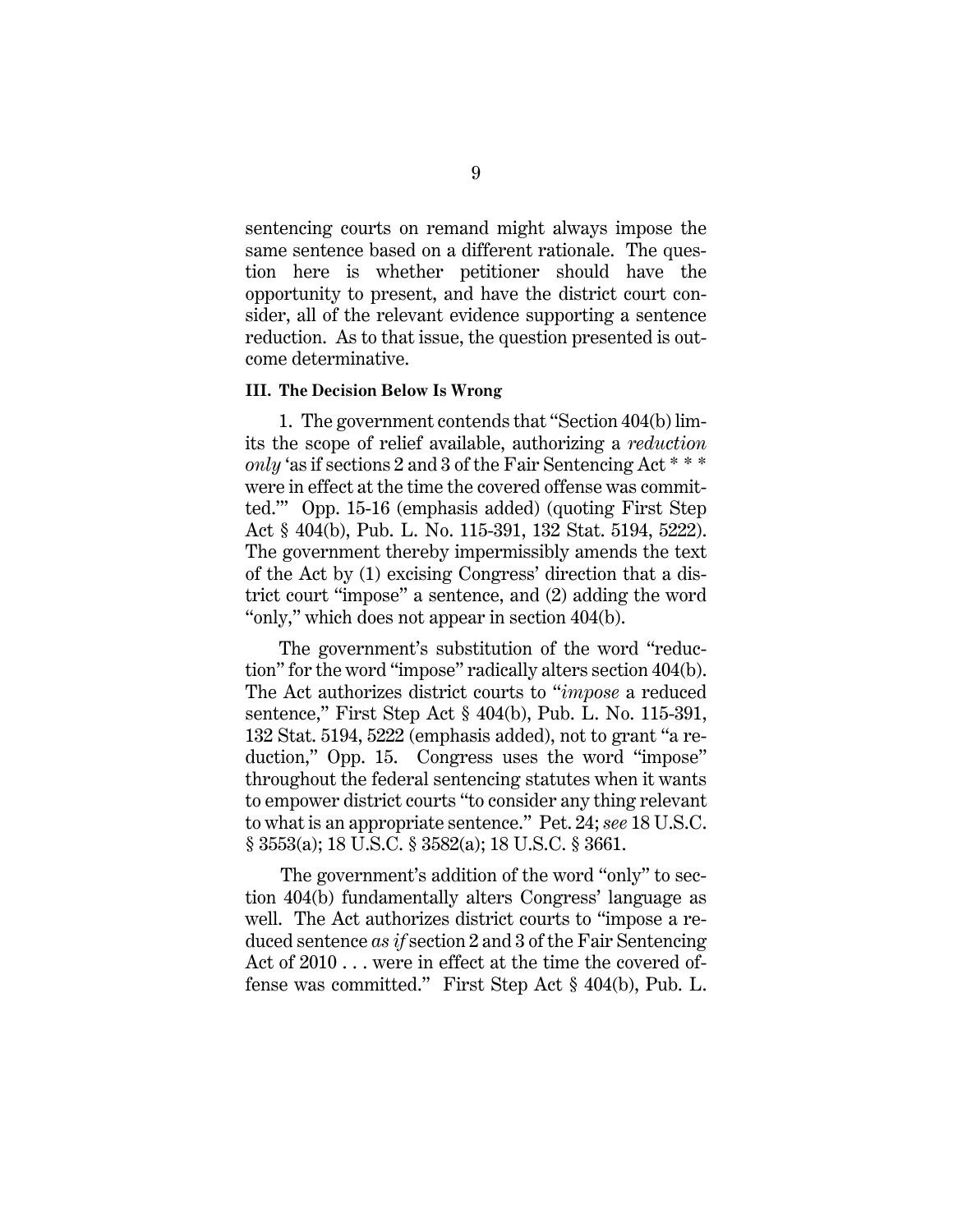<span id="page-13-1"></span>No. 115-391, 132 Stat. 5194, 5222 (emphasis added). This plain language tells the district court which statutory-sentencing range to apply, effectively "mak[ing] those sections of the Fair Sentencing Act retroactive." *Chambers*, 956 F.3d at 672. The government, however, proposes to limit district courts to imposing sentences "*only* **'**as if'" those provisions were previously in effect. Opp. 15 (emphasis added). This extra-textual limitation transforms section 404(b) into a time-traveling thought experiment that, as the First Circuit put it, "place[s]" a district court "back at the date of the offense, altering the legal landscape only by resort to sections 2 and 3 of the Fair Sentencing Act." Pet.App.17a. That is not what Congress wrote.

<span id="page-13-6"></span><span id="page-13-5"></span><span id="page-13-4"></span><span id="page-13-0"></span>2. The government further errs in relying on *Dillon v. United States*, 560 U.S. 817 (2010). *Dillon* held that 18 U.S.C. §  $3582(c)(2)$  "authorize<sup>[s]</sup> only a limited adjustment to an otherwise final sentence'" because that law gave authority "only to 'reduce' sentences." Opp. 15 (quoting *Dillon*, 560 U.S. at 825-26). The government claims that the First Step Act is analogous and thus provides only the same narrow authority to adjust a sentence. Opp. 15-16, 18. But *Dillon* and section 3582(c)(2) have nothing to do with the First Step Act.

<span id="page-13-3"></span><span id="page-13-2"></span>First Step Act motions are brought under section  $3582(c)(1)(B)$ , which provides a vehicle to "modify an imposed term of imprisonment to the extent otherwise expressly permitted by statute," *not* under section 3582(c)(2). *See Chambers*, 956 F.3d at 673 (citing *United States v. Wirsing*, 943 F.3d 175, 183-85 (4th Cir. 2019)) ("The strictures of  $\S$  3582(c)(2) are irrelevant to  $\S$  3582(c)(1)(B), under which First Step Act motions are brought."). And *Dillon* explained that under section  $3582(c)(2)$ , a district court "does not impose a new sentence in the usual sense." 560 U.S. at 827. By contrast,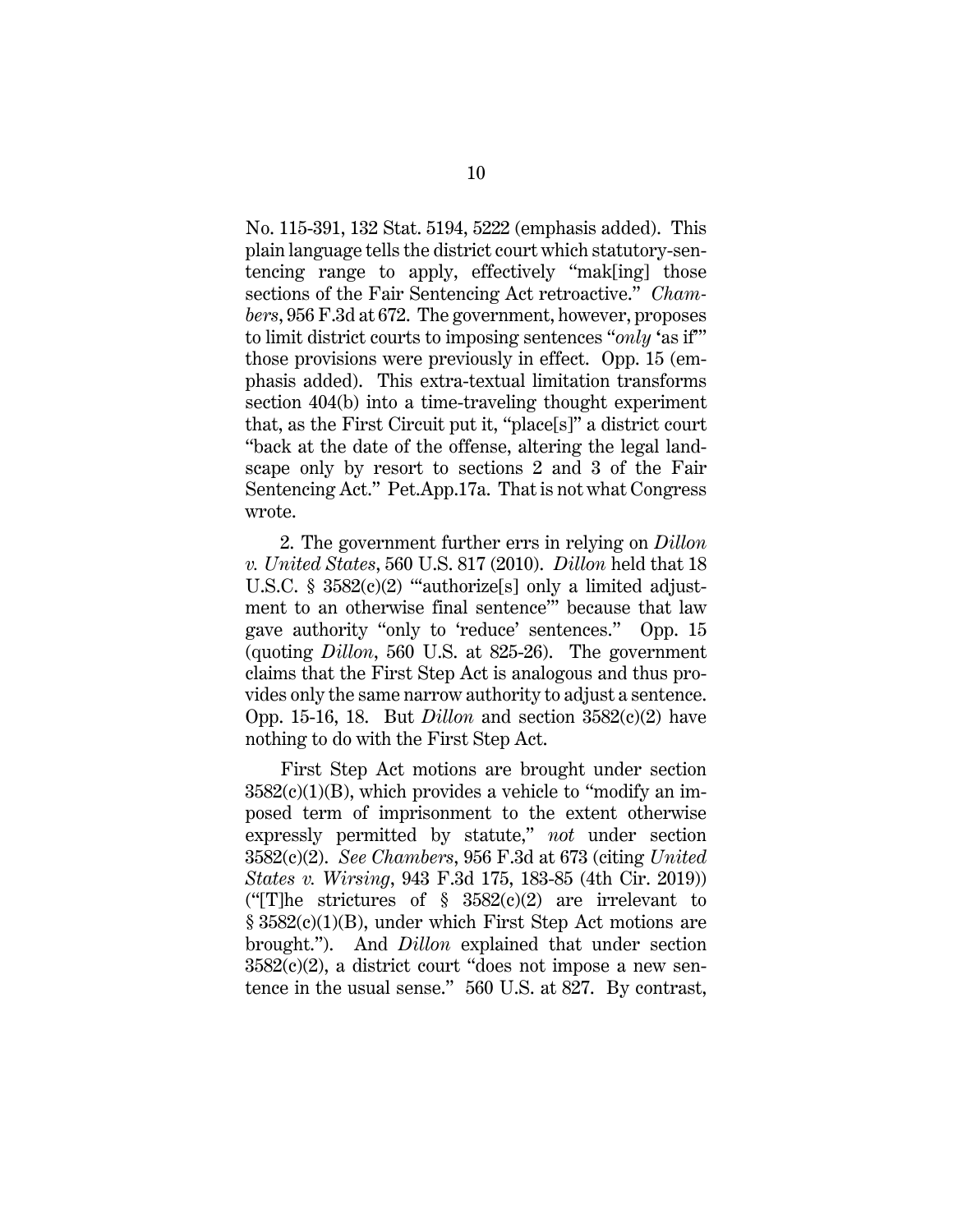<span id="page-14-4"></span>Congress expressly authorized a district court to "impose a reduced sentence" under the First Step Act. First Step Act § 404(b), Pub. L. No. 115-391, 132 Stat. 5194, 5222.

<span id="page-14-2"></span><span id="page-14-1"></span><span id="page-14-0"></span>3. The government complains that petitioner seeks plenary resentencing. Opp. 16-18. But a host of options exist between an adjustment of sentence and plenary resentencing, as shown by the circuits that require consideration of present-day law and facts. *See United States v. Easter*, 975 F.3d 318, 326 (3d Cir. 2020); *Brown*, 974 F.3d at 1139, 1145; *Chambers*, 956 F.3d at 673 n.3. In those circuits, a First Step Act defendant could not re-litigate preexisting facts regarding "the nature and circumstances of the offense and the history and characteristics of the defendant," "the need for the sentence imposed," or "the need to avoid unwarranted sentence disparities." 18 U.S.C. § 3553(a). Nor can a First Step Act defendant reopen previously decided legal arguments from the initial sentencing about the application of a particular Sentencing Guideline cross-reference or enhancement.

<span id="page-14-3"></span>In any event, all of the government's merits arguments are exactly that: arguments to be fleshed out on the merits. The question presented is recurring, important, dividing the circuits, and is outcome determinative in the sentencing approach for this and hundreds or thousands of other cases. It is time to grant certiorari.